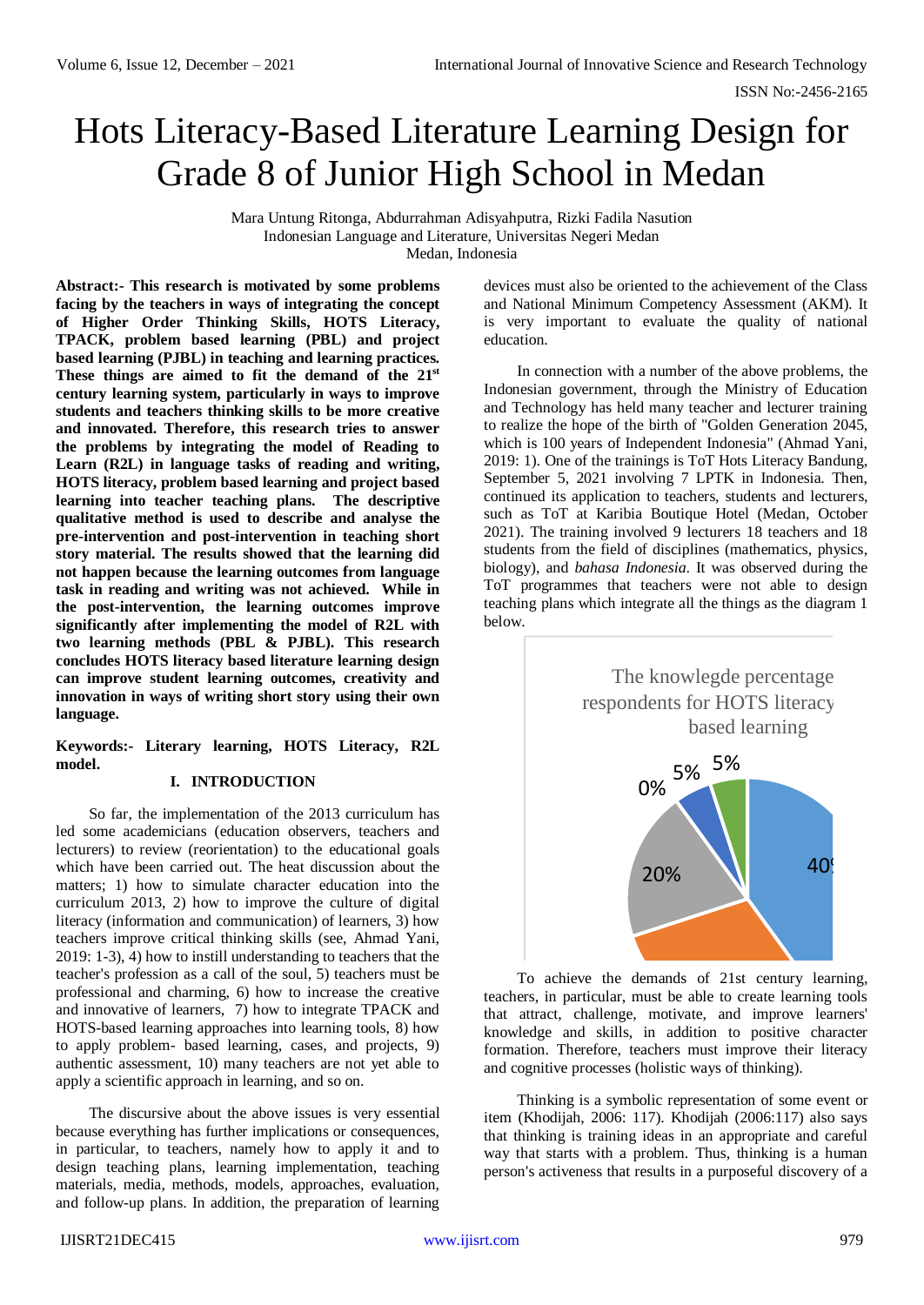goal. Simply thinking can be said to train thinking mentally or cognitively.

Thinking skills are classified into two levels, namely higher order thinking skill (HOTS) and low order thinking skill (LOTS). High-level thinking skills are defined as the widespread use of the mind to discover new challenges. This high-level thinking ability requires a person to apply new information or previous knowledge and manipulate information to reach possible answers in new situations (Heong, et al. 2011). High-level thinking is thinking that is not just memorizing facts or saying something to someone exactly as it was conveyed but better able to explain a new problem.

In the process of forming high-level thinking skills, as a party that has an important role, the school must be able to develop a learning component that is not only oriented to memorization skills to achieve high values. The role of the school in cultivating high-level thinking skills can be done through the planning stage, implementation to the evaluation stage in the form of learning implementation plan design (RPP), learning activities and the implementation of class assessment (assessment). The success of students in achieving high-level thinking HOTS certainly cannot be separated from the role of a teacher. Because the role of a teacher is needed, every teacher must have capable skills in realizing hot results. Hot success is certainly achieved from the performance of teachers in implementing HOTS-based learning.

The development of curriculum at the level of primary and secondary education conducted by the Ministry of Education and Culture (Kemendikbud) has been in line with three concepts of 21st century education, namely 21st century skills, scientific approaches, and authentic assessment. An important implication for teachers and schools is that learning should refer to the four characters of 21st century learning, namely crytical thinking and problem solving, creativity and innovation, collaboration, and communication (Suwandi, 2018b). Correspondingly, teachers—including teachers Indonesian—as one educational subsystem need to be constantly empowered to improve their competence or even the desert needs to empower themselves in order to be able to implement the curriculum properly. It should be realized and believed that teachers / lecturers / educators are the main key in achieving the quality of education and learning.

As for the problems that arise among the world of education such as frequent changes in policies issued. This is shown to be frequent changes in the curriculum that lead to ineffective learning processes. The change of each policy, resulting in teachers still not effective in the application of learning based on high-level thinking. Not yet effective it is aimed at the number of teachers who prioritize the final value of learners such as memorizing the subject matter to get maximum value.

At this point, it must be recognized that the majority of learning that takes place in schools so far is thick with the practice of memorization rather than reasoning. In reading learning that then gives birth to backward achievements as revealed from some of the findings above, for example, students tend to be instructed to read the text and answer the question of literal understanding, namely an explicit understanding of the facts in the reading text. Students are rarely trained with an understanding of something that is around the reading text as a form of sharpening of reasoning skills.

In addition to the problem of lack of summary over HOTS, some teachers in Indonesia also have a false paradigm about HOTS. For some teachers, HOTS is related to working on complex problems. In math learning, for example, teachers understand that students need to operate numbers that are many digits or fractions as a form of HOTS implementation (Kompas, May 15, 2018, p. 11). In the field of language-literature, the erroneous paradigm is seen in the teacher's assumption that HOTS is related to the ability of students to read long texts and full of complicated vocabulary and answer as many questions as possible from the reading.

In connection with the above, the rpp designed by teachers, in particular, in SMPN 14 has not integrated hots literacy, TPACK, and case-based learning approaches, problems, and products. At the time of the 5-day hots literacy training at karibia medan hotel, September 2021, it appeared that teachers had difficulty designing hots literacy-based learning devices, which were integrated with scientific approaches, and TPACK with product-based learning approaches, cases or problems. RPP designed is generally oriented only to the level of understanding (cognitive 1) and application (cognitive 2), not yet reached the level of reasoning (analysis, evaluation, and creation). In addition, there is still an RPP that does not show aspects of learning.

Based on the above issues, the purpose of this study is to design HOTS-based literary learning with two teachers Indonesian and two Indonesian language and literature education students. The design of the learning device was then practiced during 4 meetings in students of class VIII SMPN 14 Medan with Basic Competencies 3.5, 3.6, 4.5 and 4.6. This restriction is based on consideration of the difficulty of traveling with problems related to literary learning as outlined at the beginning of the research proposal entitled 'Hots Literacy-based Literary Learning Design for Class VIII in SMPN 14 Medan'. From the title, it seems clear that the discussion of HOTS-oriented literary learning in this study is associated with the concept of literacy. This is based on the consideration that the concept of modern literacy becomes the clearest road map to be used as the practical basis of **HOTS** 

The results of the authentic assessment are used by teachers to plan learning remedial programs, enrichment, or counseling services. In addition, the results of the authentic assessment are used as material to improve the learning process in accordance with the Educational Assessment Standards. Evaluation of the learning process is carried out during the learning process using the following tools: observation sheets, peer questionnaires, recordings, anecdotal notes, and reflections. Evaluation of learning outcomes is carried out during the learning process and at the end of the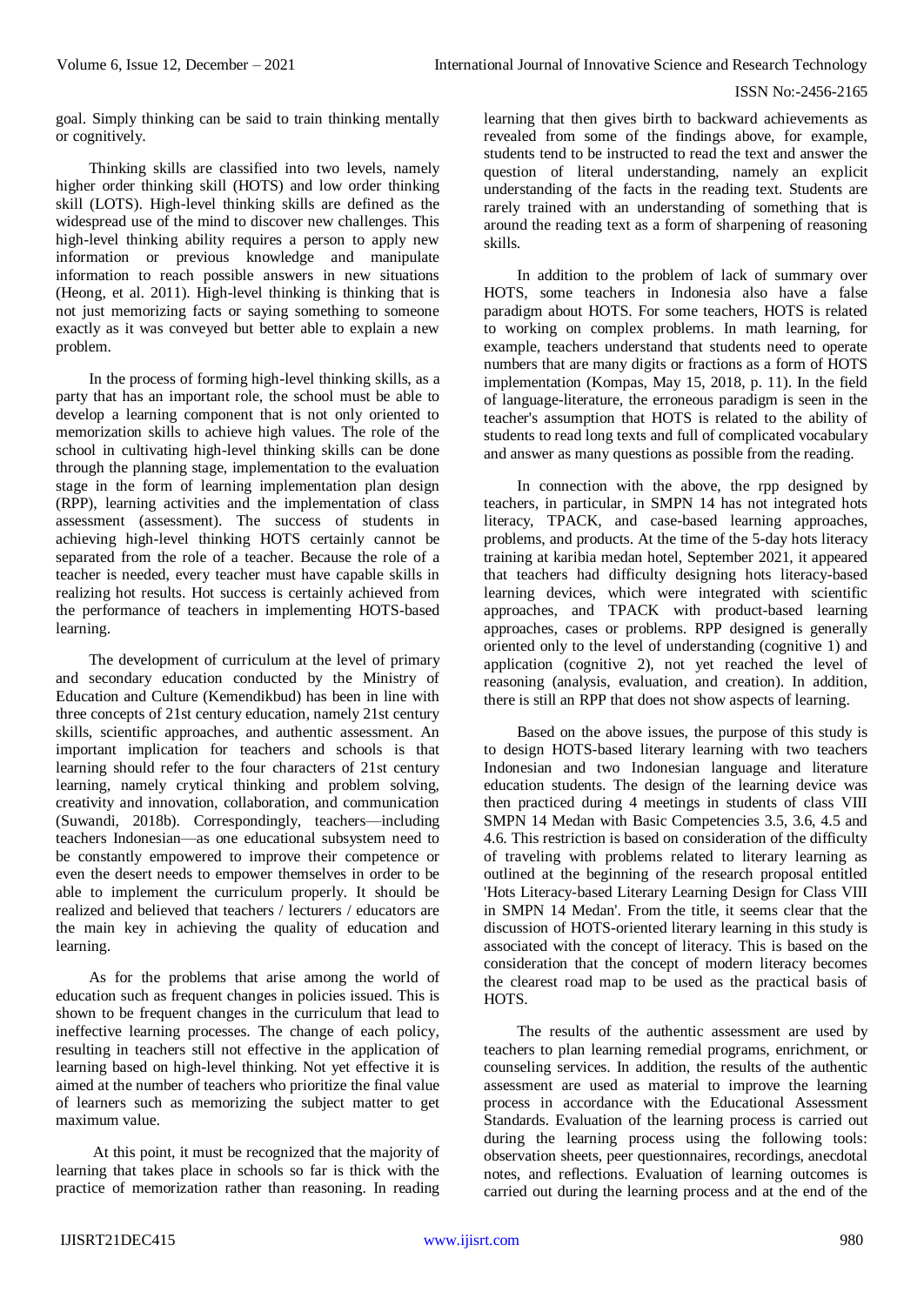lesson unit using methods and tools: oral tests, actions, and written tests. The final evaluation results are obtained from a combination of process evaluation and evaluation of learning outcomes.

Teacher activities that are expository and dominate learning need to be reduced. Teachers are more required as facilitators whose role is to provide and provide stimulation to students, both motivation to be active and in the form of questions to be able to stimulate the emergence of original and brilliant opinions, ideas or ideas. Students are also encouraged to ask critical questions and propose different ideas or opinions—including imaginative ideas or thoughts from what the teacher or other friends have put forward. Creative ideas and alternative solutions to a problem need to be continuously stimulated to emerge from students. More than that, teachers need to guide students to have the courage to take risks, risk being wrong and risk disapproving of their opinion by other friends.

# **II. MEHTODOLOGY**

This research is a qualitative descriptive research. Maleong, (2012) describes a qualitative approach as research that intends to understand the phenomenon of what is experienced by the research subject, for example behavior, perception, motivation, action, and holistically, and by way of description in the form of words and language, at a time. special contexts that are natural and by utilizing various scientific methods. Iskandar (2008), explained that research with a case study approach, namely research that aims to develop the most efficient working method, means that the researcher conducts an in-depth study of a case. Research data comes from primary data and secondary data.

Primary data were obtained through a training and mentoring process at SMP Negeri 14 Medan, SMPN 2 Medan, and SMPN 3 Medan. While secondary data comes from documents, archival records, data attachments accompanied by relevant research results to serve as research supporting data.

The process of designing lesson plans based on literacy hots took place during the training at the Karibia hotel for all teachers (language, science and mathematics), consisting of 18 teachers and 18 students. Then, the focus is on Indonesian language teachers from 3 schools (6 people) and students (6). Each teacher is accompanied by a student. This is then carried out during the implementation and mentoring process (assistance 1 and 2). The concept map below describes a specific learning design at the research location of SMPN 14 Medan with two Indonesian language teachers and two undergraduate students.

# **III. ANALYSIS AND EVALUATION**

This qualitative descriptive study revealed several things that were constructed into several parts, especially during the process of mentoring the application of literacy hots with the R2L model at SMPN 14 Medan. The results of this study are organized into 3 main sections; 1) preintervention on the application of R2L in literature learning (short stories), 2) post-intervention on the application of R2L in literature learning (short stories), and 3) the results of the design of learning tools based on literacy hots.

- *A. Pre-Intervention in Literature Learning*
	- At this pre-intervention stage, the teacher did not make good preparations about learning tools, especially about language tasks in reading and writing. Learning takes place normally; explanation of the material, using media, exercises (LKPD), forming groups, asking questions, and presenting the results of the discussion. This means that the implementation of literacy hots is not implemented.



The learning circle in the language task of reading and writing was partially implemented. Teachers actually understand literary works (short stories); structure and intrinsic and extrinsic elements. However, how the text is organized in such a way, the context, text, paragraphs, sentences, and words that describe everything contained in the text are not the center of the teacher's attention.

In connection with this neglect, there are four main things that make it difficult for students to comprehensively understand the short story text, namely "(1) decoding, (2) literal comprehension, (3) inferential comprehension, and (4) interpretive comprehension" (Kartika Ningsih H & David Rose, 2021). Because everything contained in the short story is conveyed through language, things to examine how the language or sentence is structured in such a way as to express the meaning and events in the short story must be the main concern.

Decoding refers to the identification of each element (syllable, word, word group, sentence, paragraph, and context). Literal comprehension is recognizing the meaning contained in sentences denotatively (the real meaning) and about other aspects such as, who, what they do, where, when, how, and so on. Inferential comprehension means to conclude the meaning that is interwoven in the text, between sentences and sentences and paragraphs with paragraphs. Meanwhile, interpretive comprehension is interpreting the meaning of a sentence according to the context, the topic, the social purpose of the text, and the relationships that occur between the characters in the short story. So, to be able to achieve the GPA from KD 3.5 and KD 4.5, the four things above must be applied to understand the information contained in the short story text comprehensively.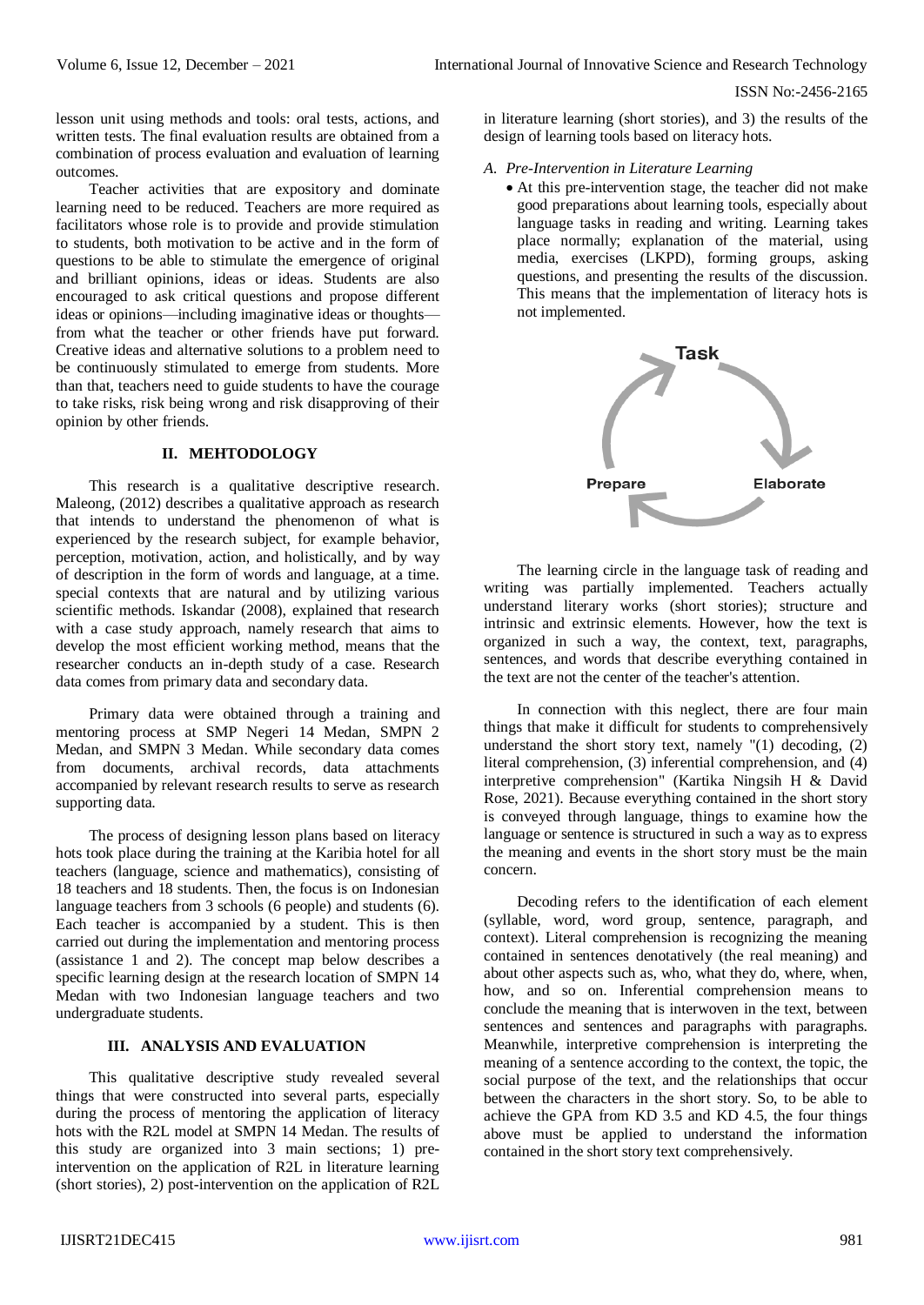### *B. Post-intervention in Literature Learning*

The post-intervention was carried out using a literacy hots approach, an R2L model with the application of problembased and project-based learning. Before the implementation of learning begins, teachers (2 people) and students (2) are guided to prepare learning tools, that is, each KD (learning competency and indicator) is carried out for two meetings. Literature learning design based on literacy hots is then applied with the hope of improving student learning outcomes and increasing literacy and high-level thinking skills (hots). The observations of students about the elements that make up the short story text, the information obtained from reading, and the linguistic aspects contained in the short story began to focus. Such an understanding leads students to the application and reasoning, namely inference and interpretation of (what, why, and how) the short story text is conveyed as exemplar below.

Example (1) Original text: "**Ada Maaf untuk Si Pembual"**

> Anak baru itu bertubuh kecil mungil. Kulitnya hitam, wajahnya cukup manis, rambutnya pendek. la memakai kacamata. Pada hari pertama masuk sekolah, ia tidak menarik perhatian. Tampaknya ia pendiam. Pada jam istirahat ia duduk sendirian di bangku batu di depan kelas. Sementara anakanak lain berkelompok dua sampai lima orang. Setiap kelompok asyik membicarakan acara liburan mereka. Ada yang pergi ke rumah nenek, berdarmawisata, ataupun hanya diamdi rumah saja.

Note - making (making notes) is done to find important information in the short story, namely how the story is conveyed through language. So, the main point of learning is to learn linguistic elements to understand the short story text comprehensively. After obtaining important information, the next step is to look for equivalent words (synonyms, antonyms), forms of conjunctions, and expressions of references, meanings and interpretations. Then, the information obtained is rearranged (paraphrasing stage) using sentences or their own language. It aims to make students accustomed to using their own sentences or language in conveying their ideas, opinions, and feelings (avoiding the habit of copy-pasting/plagiarism). So, the activity of paraphrasing is to make your own sentence with the same meaning as the sentence of the writer of the short story.

The application of the R2L model in literary learning should not change the essence of the story of the work. So, just replace the word or sentence used with the student's sentence or language. By applying the R2L model and literacy hots with project and problem-based learning, teachers and students can build their own knowledge and improve students' writing skills.

## C. *Literature Learning Based on Literacy Hots*

This study resulted in two sets of lesson plans, each for two meetings. The RPP designed integrates a literacy hots approach, a scientific approach with an R2L model and project and problem-based learning. Each lesson plan is equipped with teaching materials, media, LKPD and evaluation. The first stage of the learning device design process begins with the stage of strengthening the concept; (1) literacy hots, (2) R2L model, (3) lesson plans, (4) projectbased learning (PBP), (5) problem-based learning (PBM) and also integrates a scientific approach. Then, each of the concepts (1-4) was elaborated, and tried to be applied to the preparation of learning tools and preparation of questions to achieve the GPA. Another input, apart from the concept map above, is the Pre-intervention stage. This stage gives a very significant contribution in designing literary learning, especially in reading and writing assignments.

1) Then, the learning tools produced in this study were tested at the post-intervention stage and showed significant results in improving students' reading and writing skills. In addition, literacy hots-based learning can improve students' cognitive processes, especially at the level of C4 (analysis), C5 (evaluation), and C6 (creation) or at the literacy hots aspect at the level of understanding, application, and reasoning. This can be seen when students post-test PISA questions through the Ministry of Education and Culture Pusmenjar (last assistance). This is influenced because the teaching materials and LKPD are arranged in a hots and pisa orientation, for example, the question, why is the title of the short story "Is there sorry for the braggart? These questions stimulate students to explore the information contained in the short story and interpret it by connecting the text with the outside world (social context and social function of the text).

#### **IV. CONCLUSION**

Pre-test and post-test in the research process carried out on line (internet) facilitated by the University of Education Indonesia. The questions (PISA) are based on literacy hots with 3 fields of study, Language, Mathematics, and Science. We cannot take the scores obtained by participants and the scores are also the result of the whole, not per field of study. The pre-test and post-test carried out certainly contained some material that could not be raised to be used as research material and designing learning tools. However, it is recognized that the PISA test that was piloted on students is very useful to train their cognitive power to think at a higher level.

This research has clearly demonstrated the quality of the application of the R2L model in short story learning according to the existing KD. However, it is not so in reviewing how the thinking skills of students in answering hots-based questions are. In addition, the application of the R2L model was carried out only in one school so that it did not represent representatively the effectiveness of the R2L model to improve student learning outcomes. The application of the R2L model in this research is only on short stories (fiction), what about other types of fiction texts and what about non-fiction texts.

Learning media uses video at the pre- and postintervention stages. The results obtained at the postintervention stage can improve student learning outcomes. The application of the R2L model is also elaborated in detail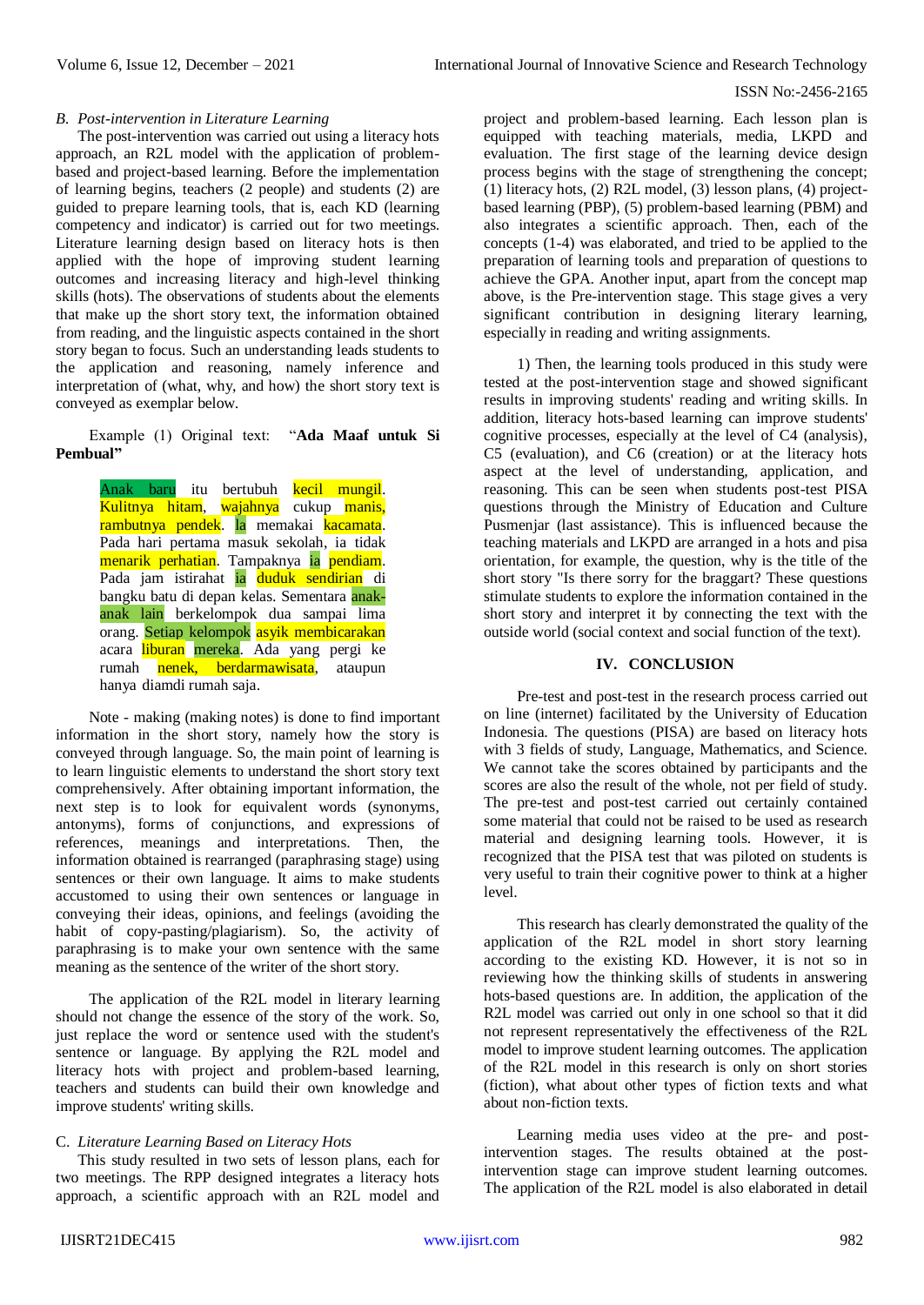when discussing student learning outcomes and how to apply learning and reading assignments.

#### **REFERENCES**

- [1.] Arifian, D. F. 2019. Menalar Problem Pendidikan dan Bahasa. Yogyakarta: PT Kanisius.
- [2.] Abidin, Y. 2014. Desain Sistem Pembelajaran dalam Konteks Kurikulum 2013.
- [3.] Bandung: PT Refika Aditama.
- [4.] Ahuja P. & Ahuja G. C. 2010. Membaca secara Efektif dan Efisien. Bandung: PT Kiblat Buku Utama.
- [5.] Anderson, L. W. & Krathwohl D. R. 2010. Kerangka Landasan untuk Pembelajaran, Pengajaran, dan Asesmen. Yogyakarta: Pustaka Pelajar.
- [6.] Afandi & Sajidan. 2017. Stimulasi Keterampilan Tingkat Tinggi. Surakarta: UNS Press. Arends, R.I. 2012. Learning to Teach. New York: McGraw-Hill Companies, Inc.
- [7.] Ariyana, Y. dkk. 2018. Buku Pegangan Pembelajaran Beorientasi pada Keterampilan Berpikir Tingkat Tinggi. Jakarta: Ditjen Guru dan Tenaga Kependidikan Kemendikbud.
- [8.] Aminuddin. 1987. Pengantar Apresiasi Karya Sastra. Bandung: Sinar Baru Algesindo Offset.
- [9.] Barung, K. 2015. "Kajian Permulaan Potensi Bahasa dan Sastra untuk Pendidikan Karakter". Proseding Makalah Seminar Dosen PBSI. Ruteng: Prodi PBSI STKIP St. Paulus.
- [10.] Bandura, A. 1977. Social Learning Theory. New York: General Learning Press. Bandura, A. 1977. Self Efficacy: Toward A Unifying Theory Of Behavioral Change
- [11.] Psychological Review. Vol 84. No 2. 191-215 Bandura, A. 1997. Self Efficacy: The Exercise Of Control New York. W.H. Foreman and Company.
- [12.] Bandura, A. 2006. Guide For Constructing Self-Efficacy Scales. Self-Efficacy Beliefs Adolescents. 307- 337.
- [13.] Carter, Ronald dan Michael, N. Long. 1991. Teaching Literaure. New York: Lougman Publishing.
- [14.] Cohen, Andrew D. 1994. Assessing Language Ability in the Classroom. Boston: Heinle and Heinle.
- [15.] Damhuri, M. 27 Oktober 2017. "Sumpah Kebudayaan". Kompas, hlm. 6.
- [16.] Ghazali, S. 2010. Pembelajaran Keterampilan Berbahasa Dengan Pendekatan Komunikatif-Interaktif.Bandung: PT Rafika Aditama.
- [17.] Ghufron, S. 2015. Kesalahan Berbahasa: Teori dan Aplikasi. Yogyakarta: Ombak.
- [18.] Haliday. M.A.K. 1994/1999. Language as Social Semiotics: The social interpretation of language and meaning. London: Edwrad Arnold
- [19.] Harjatanaya, T. Y. 2 Mei 2012. "Pendidikan Indonesia, Sebuah Evaluasi". Kompas, hlm. 6.
- [20.] Hayat, B. & Yusuf, S. 2010. Benchmark Internasional Mutu Pendidikan. Jakarta: Bumi Aksara.
- [21.] Heuken, A. 2008. Teknik Mengarang. Yogyakarta: Kanisius.
- [22.] Kartika Ningsih. H & David R. 2021. Intermodality and multilingual re-instantiation: Joint Construction in bilingual genre pedagogy. Ikala, Revista de Lenguaje y cultura. Special issue on Applicable Linguistics in Language Education: SFL in Practice, 26(1), 185-205
- [23.] Nurhadi. 2010. Bagaimana Meningkatkan Kemampuan Membaca?. Bandung: Sinar Baru Algensindo.
- [24.] Nuriadi, S. S. 2008. Teknik Jitu Menjadi Pembaca Terampil. Yogyakarta: Pustaka Pelajar.
- [25.] Pusat Bahasa Depdiknas. 2011. Kamus Besar Bahasa Indonesia (Edisi Keempat). Jakarta: PT Gramedia Pustaka Utama. Tempo. 23 September 2018. Minat Baca, hlm. 19.
- [26.] Fisher, A. 2001. Critical Thinking: An Introduction. Cambridge: Cambridge University Press.
- [27.] Johnson and Johnson. 2002. Meaningfull Assesment. Boston: Allyn and Bacon. Mahsun, 2014. Teks dalam Pembelajaran Bahasa Indonesia Kurikulum 2013. Jakarta: PT Raja Grafindo Persada.
- [28.] Musthafa, Bachrudindan Alwasilah, A. Chaedar. 2008. Teori dan Praktik Sastra dalam Teori dan Pengajaran. Jakarta: PT Cahaya Insan Sejahtera.
- [29.] Nitko, Anthony J. 2001. Educational Assesment Of Students. New Jersey: Upper Saddle River.
- [30.] Nunan, David. 1993. Research Methods in Language Learning. London: Cambridge University Press.
- [31.] Nurgiantoro, Burhan. 2011. Penilaian Otentik. Yogyakarta: Gadjahmada Perss. Nurizzati. 2017. ‗Pengembangan Perangkat Asesmen Autentik Kemampuan Bersastra
- [32.] Aspek Membaca dan Menulis Siswa SMP Negeri Kota Padang‖ Disertasi.
- [33.] Universitas Negeri Padang. Tidak Diterbitkan.
- [34.] Sianipar, Vina. 2018. dkk. Development of Autentic Assesment instrument Based on Curriculum 2013 on Material of Poetry by Students Class X SMA Negeri 2
- [35.] NorthRantau Academic Year 2017-2018. On International Journal of Education Learning and Developmen.(IJELD) Vol 6 , Issue 8, August 2018.
- [36.] Wahyudi, Ibnu. 2007. ―Menyiasati Kurikulum dan Pelajaran Sastra Indonesia di Sekolah: Kiat untuk Mafhum dan Berbenah‖.Susastra 5, Jurnal Ilmu Sastra dan Budaya Vol. 3. Nomor 5. Jakarta: Yayasan Obor.
- [37.] Waluyo, Herman J. 2005. Apresiasi Puisi. Jakarta: Gramedia Pustaka Utama. Wellek, Rene dan Warren, Austin. 1989. Teori Kesusastraan. (Penerjemah Melanie
- [38.] Budianta). Jakarta: Gramedia. Kemendikbud. 2013. Modul Pelatihan Implementasi Kurikulum 2013 SMA/MA dan SMK/MAK Bahasa Indonesia.
- [39.] Lewis, A., & Smith, D. 1993. Defining High Order Thinking. Theory into Practice, 32 (3): 131-137.
- [40.] Martin, Jr. & Rose. D. 2001/2010. Working with Discourse: Meaning beyond the Clouse. New York. Continuum.
- [41.] Mourtos, N.J; Okamoto, N.D. & Rhee, J. 2004. Defining, teaching, and assessing problem solving skills. 7th UICEE Annual Conference on Engineering Education Mumbai, India, 9-13 February 2004.